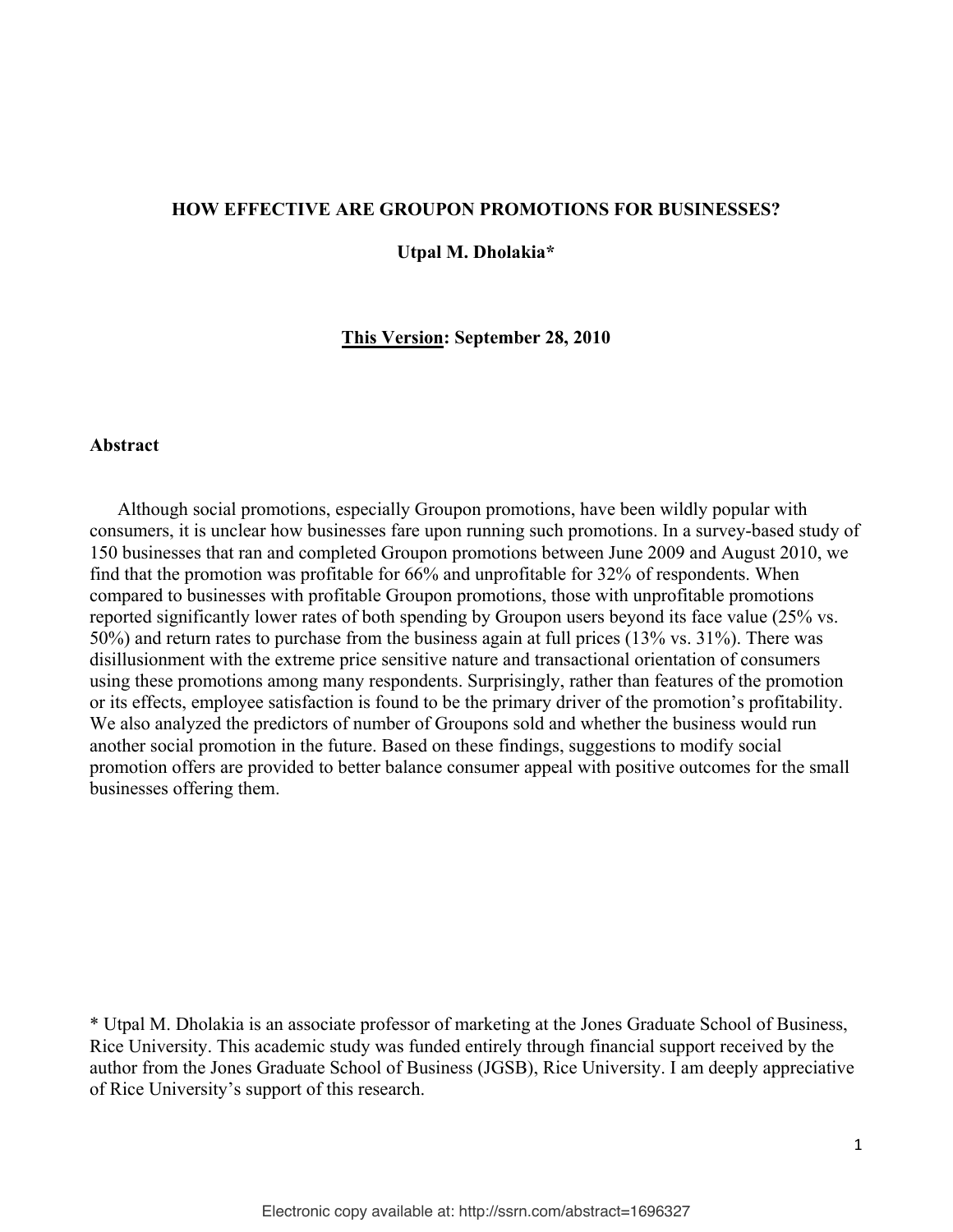### **How Effective Are Groupon Promotions For Businesses?**

*"it's a great marketing tool. just not great with making profit." – small business owner* 

# **Introduction**

Marketing circles have been abuzz in recent months with the sky-rocketing popularity of social promotion sites<sup>[1](#page-1-0)</sup>. At present, Groupon is perhaps the best known and certainly the largest one of these sites. It features a daily deal for each city it operates in, offering consumers a significant discount for a local business or event, such as \$40 worth of sushi for \$20, or a \$175 facial at a spa for \$59. Consumers buying the Groupon must pay its price upfront, and then have a certain amount of time, up to a year, to redeem it at the business. Groupon promotions have a social aspect. Each promotion is valid only if a certain minimum number of consumers – pre-specified by the business – purchase the deal. Not surprisingly, news of Groupons spreads virally through Facebook updates and Twitter tweets on a daily basis, as people encourage family, friends and others within their social networks to "tip" the deal (i.e., reach the critical mass stipulated by the business) so that everyone can get the offer. Fueled by its popularity, the label "Grouponer" has entered the contemporary lexicon to describe dealsavvy, socially networked online shoppers.

Groupons and other social promotion sites are obviously attractive to consumers. They not only possess all the appealing features of coupons but they also have additional innovative benefits. Groupons offer significant, sometimes 70 or 80 percent, discounts off listed prices, providing consumers with low-risk opportunities to try new products and services such as restaurants or spas that have just opened or ones they haven't tried before. The promotion's short time frame – usually one day – creates a sense of urgency to buy, and makes the anticipation of waiting for the next Groupon an exciting daily game. As Christopher Steiner of Forbes magazine recently observed, "It's a cents-off coupon married to a Friday-after-Thanksgiving shopping frenzy." Likewise, Urban Dictionary has coined the phrase "groupon anxiety" to refer to "the preoccupation and feeling of anxiousness and not

<span id="page-1-0"></span><sup>&</sup>lt;sup>1</sup> See for example, Farmer, Liz (2010), "Groupon's coupons causing businesses boons", *The Daily Record*, Baltimore, MD: August 22, 2010; Sutherland, Brooke (2010), "It's a half-price kind of world: Millions of bargain hunters flock to online coupon sites like Groupon.com for deep discounts in everything from haircuts to meals", *McClatchy-Tribune Business News*, Washington: August 7, 2010; Wilkerson, April (2010), "Courting with coupons: Online business helps Oklahoma retailers attract customers," *Journal Record*. Oklahoma City: August 3, 2010.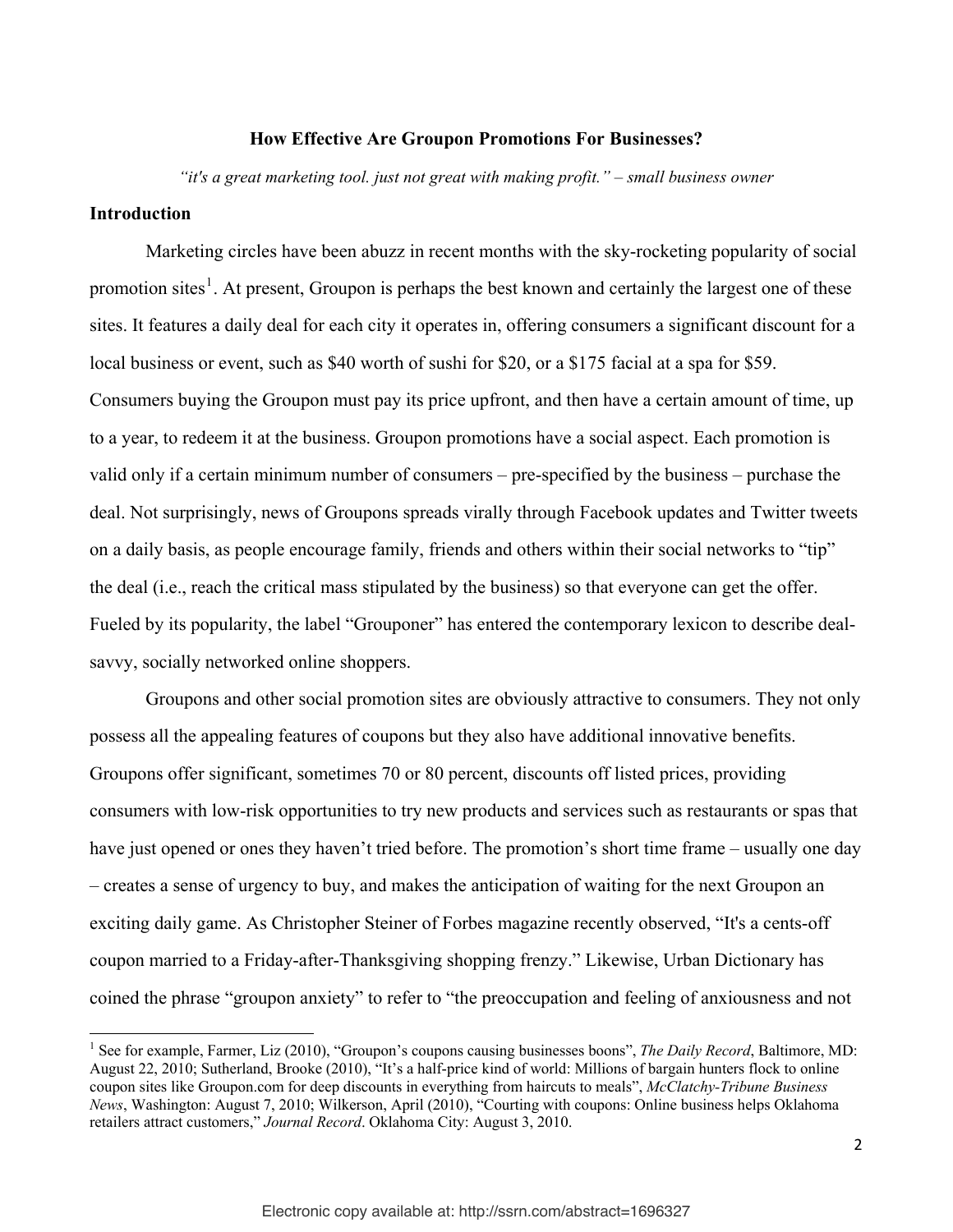being able to sleep knowing that a new Groupon will be released after 1 a.m."<sup>[2](#page-2-0)</sup> The promotion's social aspects oftentimes encourage groups of friends or family members to buy Groupons together and share a positive experience like taking a cooking or wine-tasting class, or eating at a restaurant<sup>[3](#page-2-1)</sup>.

For many businesses, particularly new or struggling ones, hordes of new customers flocking in because of a Groupon promotion may seem particularly appealing in these recessionary times when consumers are cutting back on so many products and services<sup>[4](#page-2-2)</sup>. Marketers have acknowledged the effectiveness of promotions in drawing new customers to businesses<sup>[5](#page-2-3)</sup>. The exposure to a small business from a Groupon promotion is undeniable and its efficacy is increasing directly as the Groupon site becomes more and more popular. The company recently reported that it has a waiting list of over 35,000 businesses wanting to be featured on the site nationwide, and that it can currently promote only about one in every eight interested businesses<sup>[6](#page-2-4)</sup>. Not surprisingly, many other social promotion sites such as LivingSocial, eWinWin, and Adility have launched within the last year, and the whole industry represents a beehive of venture capital and technology startup activity.

# **Study goals and method**

But are Groupon promotions profitable for businesses? Do they generate sufficient additional sales to Grouponers at full price to warrant the steep discounts offered? What predicts the number of Groupons sold, and which businesses fare the best and worst after offering a Groupon promotion? To find out, we conducted a survey of businesses that had run and completed Groupon promotions between June 2009 and August 2010. The study was done in August and early September 2010. First, we called a small group of four businesses that had recently run Groupon promotions and interviewed their owners to gain a qualitative understanding of their experience with the promotion. This helped us

<sup>&</sup>lt;sup>2</sup> http://www.urbandictionary.com/define.php?term=groupon%20anxiety <sup>3</sup> See Steiner, Christopher (2010). "Meet the Festest Groups Company F

<span id="page-2-1"></span><span id="page-2-0"></span><sup>&</sup>lt;sup>3</sup> See Steiner, Christopher (2010), "Meet the Fastest Growing Company Ever", *Forbes*, August 30, 2010, and Alves Armando (2010), "Consumers get together: from Group Buying to Collaborative Consumption," *A Source of Inspiration*, Available online at: http://www.asourceofinspiration.com/2010/07/15/consumers-get-together-from-group-buying-tocollaborative-consumption/

<span id="page-2-2"></span><sup>4</sup> Economist (2010), "Of bits and bites: Posh restaurants innovate to attract customers", *The Economist*, August 12, 2010. Availabe online at: http://www.economist.com/node/16796572?story\_id=16796572

<span id="page-2-3"></span> $5$  Walters, Rockney G. and Scott B. MacKenzie (1988), "A Structural Equations Analysis o the Impact of Price Promotions on Store Performance," *Journal of Marketing Research*, 25(1), 51-63.

<span id="page-2-4"></span> $6$  Sherr, Ian (2010), "Online coupons get smarter – Groupon, rivals add personalized bargains staff as some merchants gripe", *Wall Street Journal (Eastern Edition)*. New York, NY: August 25, 2010, p. B4.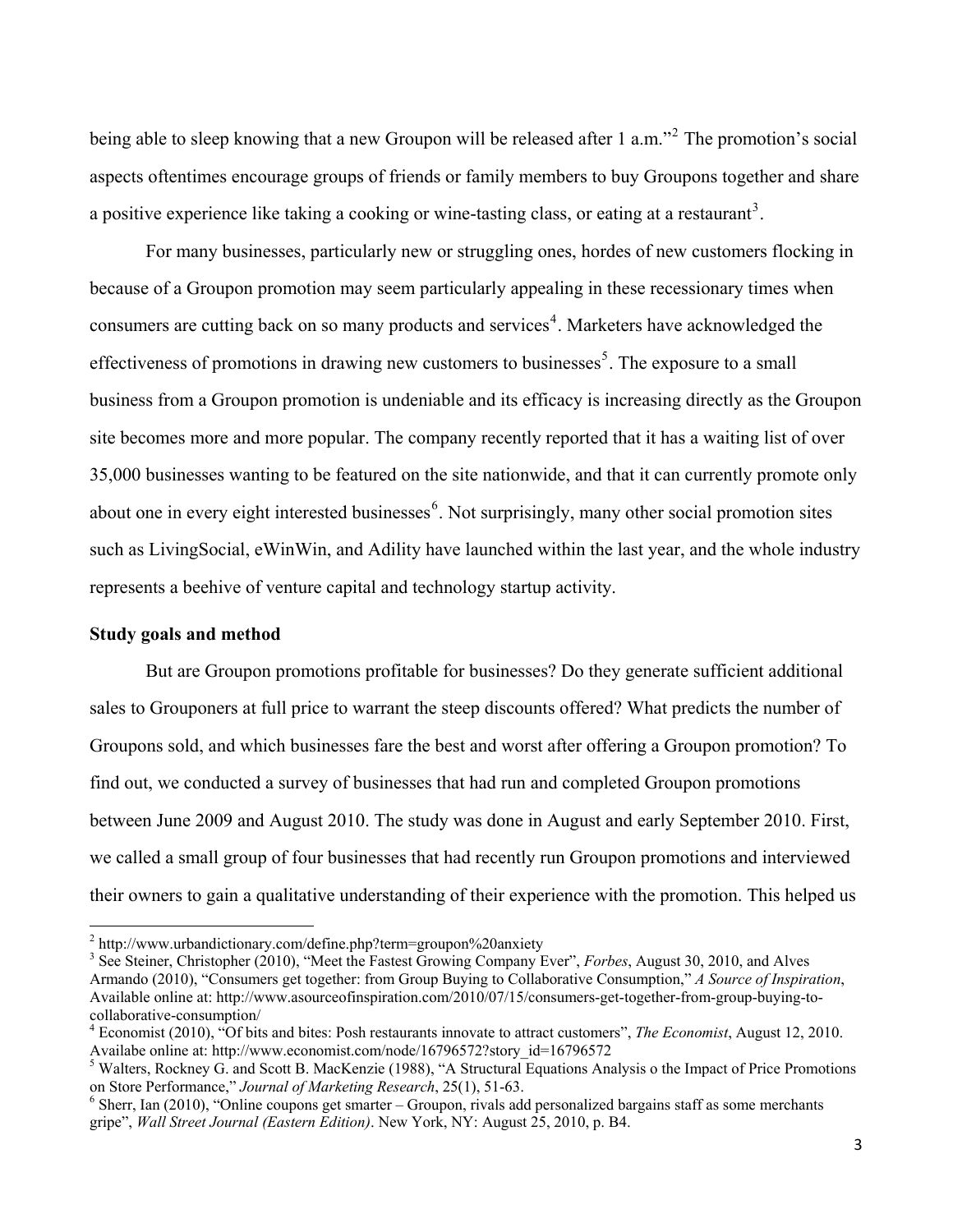formulate the questions to ask in the survey<sup>[7](#page-3-0)</sup>.

Next, we identified 360 businesses nationally and contacted them by telephone and/or email, inviting the owner or marketing manager of each business to participate in the study. The businesses were identified through a combination of searching on Groupon's "recent deals" web-pages for various cities, and also conducting searches using Google, Bing, and Yahoo search engines to discover other past deals that were not listed on the Groupon site. Respondents were offered a \$10 gift card for completing our survey.

In the study, we asked a number of questions regarding their experience with the Groupon promotion. We asked how effective the Groupon promotion was in bringing new customers (on a 1-10 scale anchored with  $1 =$  not at all effective, and  $10 =$  extremely effective), what percentage of these customers spent more than the Groupon amount, what percentage came back to the business a second time, and how satisfied their employees were with the Groupon promotion (on a 1-10 scale anchored with  $1 =$  not at all satisfied, and  $10 =$  extremely satisfied)<sup>[8](#page-3-1)</sup>. We also asked whether the Groupon promotion was profitable for their business (yes/no), whether they would recommend it to other small businesses (yes/ no), and whether they would run another Groupon promotion again (yes/ no). Finally, we asked a number of open-ended questions regarding the promotion. For most respondents, the survey took approximately ten minutes to complete.

If we were not able to reach the business owner or manager the first time, when contacting by email, we sent one additional reminder email approximately ten days after the first one. When using the telephone for the survey, we tried two additional times to reach the person. By the time all attempts at contacting respondents were complete, a total of 150 businesses, spanning 19 U.S. cities and 13 product categories completed our survey, resulting in a response rate of 41.7%. Chicago (16.7% of

<span id="page-3-0"></span><sup>&</sup>lt;sup>7</sup> At this stage of the project, we intended to include social promotions from other sites, in particular LivingSocial, in our analysis, to get a broader picture of social promotions in general. However, very quickly we realized that these sites were largely new and did not have enough completed promotions to be able to conduct a meaningful analysis as we were able to do for Groupon promotion. It is certainly an important research issue to revisit and study a larger pool of sites in the future. 8  $8$  An additional question included in our survey was regarding the percentage of customers that never redeemed their Groupon. However, respondents had trouble answering this question. Almost 30% did not answer, and several of those that

<span id="page-3-1"></span>did qualified their responses by saying that "this is a guess" or "we don't really track this." Because we have some doubts regarding the validity of responses, this measure is not analyzed further.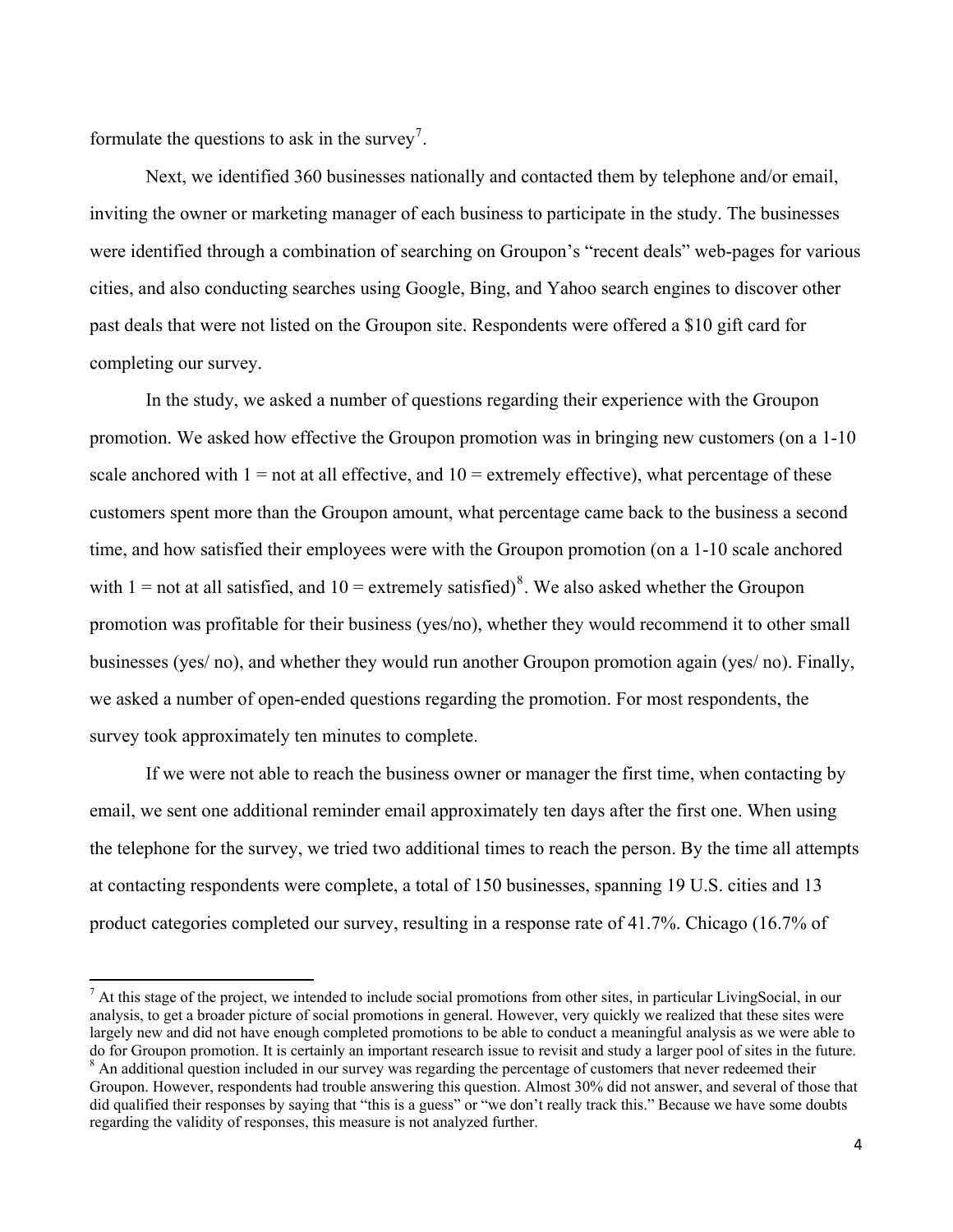sample), Houston (10.7%), San Francisco (10%), Atlanta (8%), Seattle (8%) and Los Angeles (6%) were the cities with the largest number of participants in the study. Category-wise, restaurants (32.7%), educational services<sup>[9](#page-4-0)</sup> (14%), salons and spas (12.7%), and tourism (8%) were the largest product/ service categories represented in the sample.

For each business, we matched data from the survey to information regarding the promotion's performance (date and duration of promotion, the face value and offer value of the Groupon, and the number of Groupons sold). These variables were collected directly from the Groupon website so they are actual observed variables instead of being self-reported by the survey respondent. Our analysis is based on this sample of 150 businesses.

## **Profitability of Groupon promotions**

So were Groupon promotions profitable for our respondents? Yes, they were, for about two thirds (or 66%) of our respondents. However, a significant number in our study, 48 (or 32%) reported their Groupon promotion was not profitable. For these businesses, only about 25% of redeemers purchased products or services beyond the Groupon's value and less than 15% came back a second time to purchase products at full price. When analyzing the profit impact of a price promotion, marketers usually assume that a significant proportion of those availing of the discount will purchase more products and services at full price, and become repeat customers $^{10}$  $^{10}$  $^{10}$ . These benefits never materialized for this group of businesses in our study. Not surprisingly, few of these businesses (8%) said they will run a Groupon promotion again. Restaurants appear particularly susceptible to these negative outcomes: 42% of the restaurants in our study (20 of 48) reported unprofitable Groupon promotions. One restaurant owner observed that "Most of the Grouponers were what we call 'dealseekers'; they felt entitled to special treatment, didn't spend more than what the Groupon itself cost, they didn't tip, and most won't be repeat customers."

On the positive side, it is important to reiterate here that for two-thirds (or 66%) of respondents

<span id="page-4-0"></span><sup>&</sup>lt;sup>9</sup> Educational services includes businesses offering an educational class or classes of some type such as learning a particular language, cooking classes, flying lessons, etc.

<span id="page-4-1"></span><sup>&</sup>lt;sup>10</sup> See for example Lal, Rajiv and Carmen Matutes (1994), "Retail Pricing and Advertising Strategies," *Journal of Business*, 67(3), 345-370 or Mulhern, Francis J. and Daniel T. Padgett (1995), "The Relationship Between Retail Price Promotions and Regular Price Purchases," *Journal of Marketing*, 59(4), 83-90.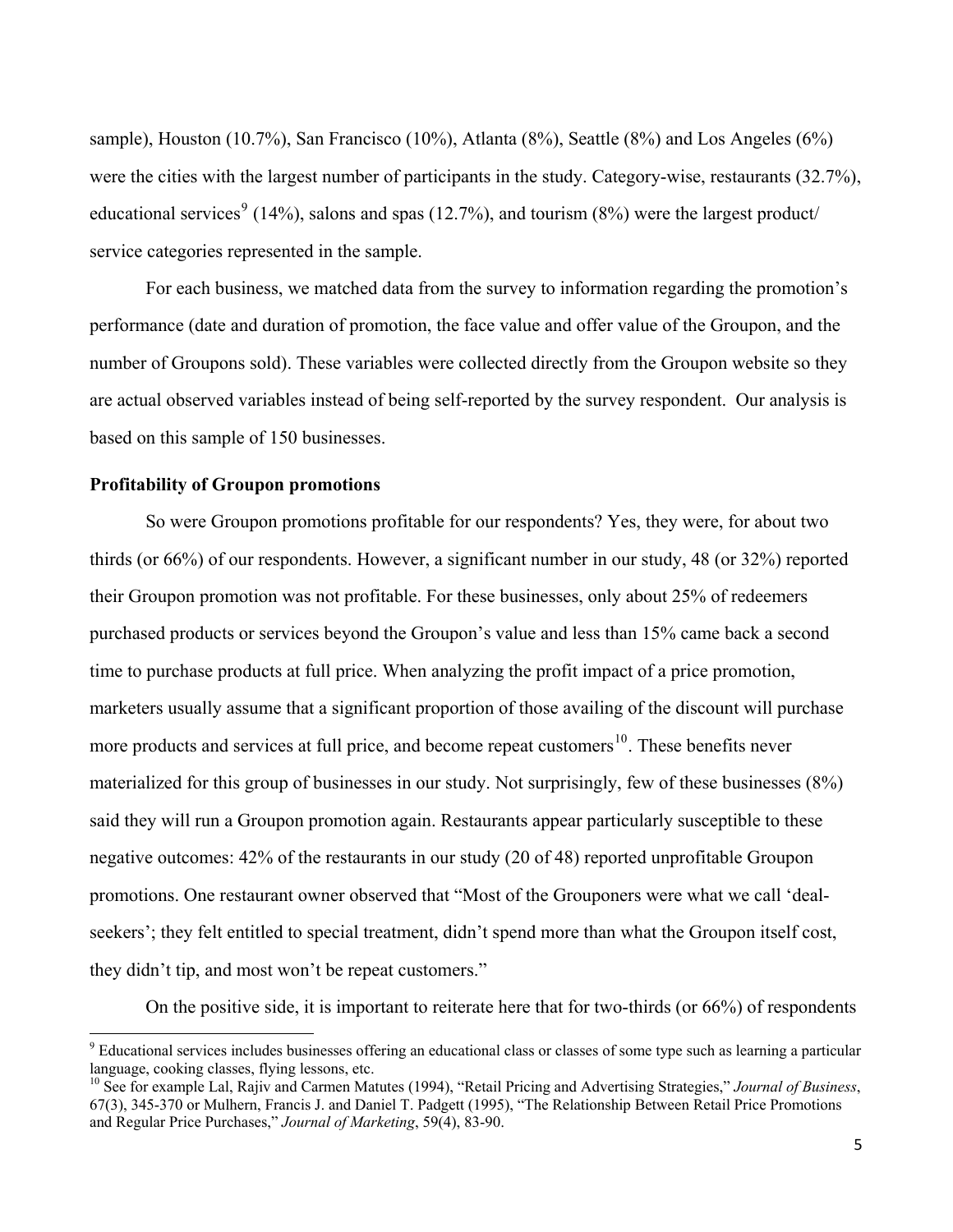in the sample, the Groupon promotion *was* profitable. Furthermore, the businesses in our study with profitable promotions saw twice as many redeemers buying beyond the Groupon's value (50% vs. 25%; F(1,141) = 22.40,  $p < .001$ ) and a greater percentage repurchasing a second time (31% vs. 13%,  $F(1,126) = 17.91, p < .001$  when compared to businesses with unprofitable promotions. These businesses also reported that the Groupon promotion was significantly more effective in bringing new customers to them when compared to those with an unprofitable promotion ( $M = 8.43$  vs.  $M = 6.56$ ;  $F(1,145) = 27.55$ ,  $p < .001$ ). In our sample, spas were disproportionate beneficiaries of Groupon promotions: 82% of the spas in our sample (14 of 17) reported having profitable Groupon promotions.



**FIGURE 1***: Differences between profitable and unprofitable Groupon promotions* 

Many of the business owners who had enjoyed profitable promotions had good things to say about the promotion. One respondent said "It's the best advertising for small businesses!" while another one noted "We have run multiple promotions with GO, all of them very successful. With our business GO reached customers who never would have come to [*activity redacted to maintain respondent anonymity*] with us, as well as having those customers spreading the word to others about us." Appendix 1 summarizes the positive comments provided by respondents in our sample.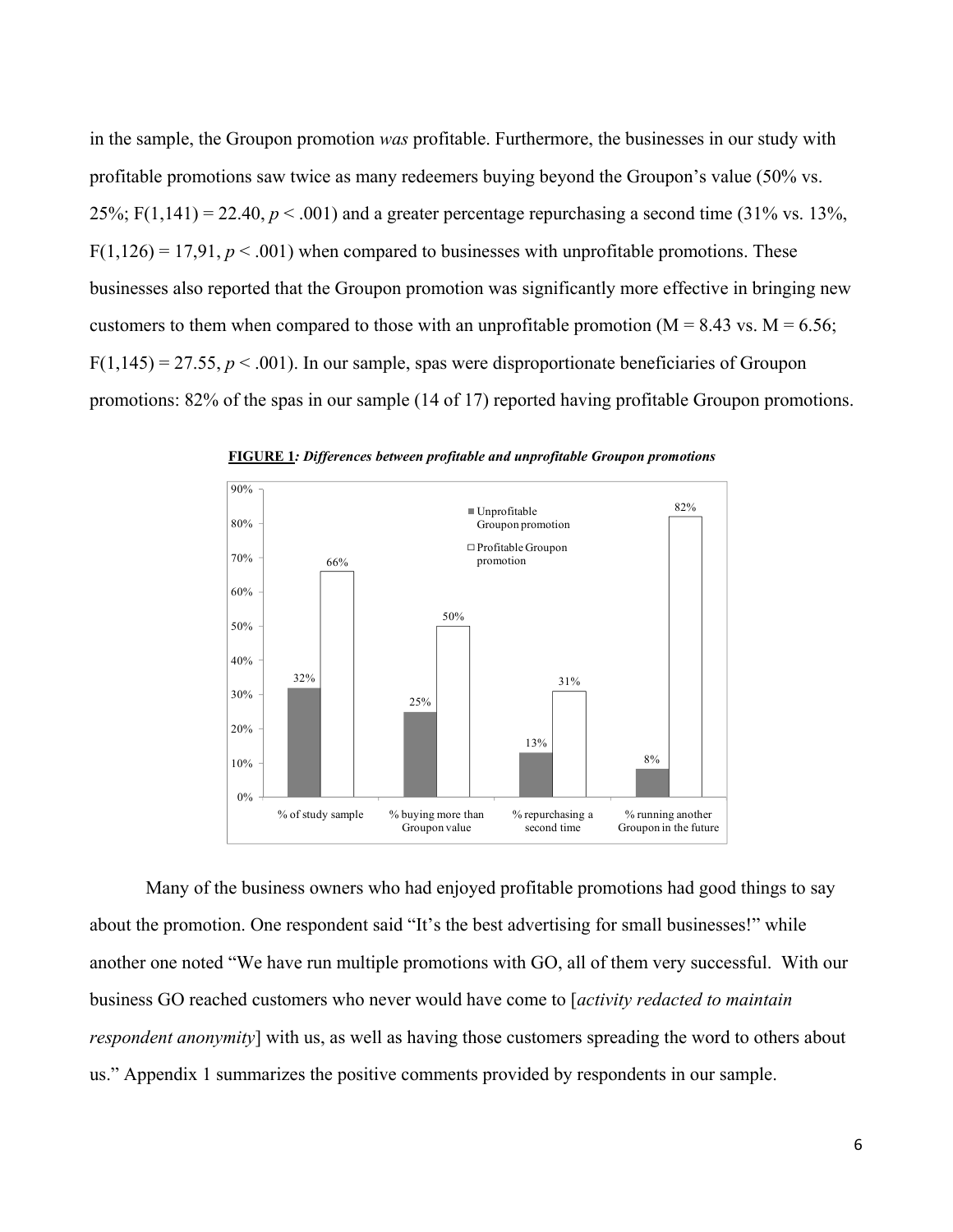### **Drivers of profitable Groupon promotions**

So which factors determine whether a Groupon promotion is profitable for the business? Using a logistic regression, we examined effects of a number of factors including number of Groupons sold, the Groupon's face value, percentage of discount offered relative to full price, the promotion's duration, its effectiveness in reaching new customers, the percentage of customers buying more than the Groupon's value, the percentage purchasing a second time, and employee satisfaction with Groupon-using customers. Surprisingly, only two factors predicted the Groupon promotion's profitability: how satisfied employees were with Groupon shoppers, and the promotion's effectiveness in reaching new customers.

| Variable                                        | <b>Regression</b><br>Coefficient | <b>Standard</b><br>Error | Wald<br><b>Statistic</b> | p-value |
|-------------------------------------------------|----------------------------------|--------------------------|--------------------------|---------|
| Number of Groupons sold                         | .00.                             | .00.                     | .02                      | .88     |
| Groupon value                                   | $-.01$                           | .01                      | .33                      | .57     |
| % discount off list price                       | 2.80                             | 3.10                     | .81                      | 37      |
| Effectiveness in reaching new<br>customers      | .22                              | .12                      | $3.11*$                  | .07     |
| % Groupon users buying more                     | .01                              | .01                      | .98                      | .32     |
| % Groupon users returning a second<br>time      | .02                              | .01                      | 1.94                     | .16     |
| Employee satisfaction with Groupon<br>promotion | .40                              | .13                      | $9.80**$                 | .00.    |

**TABLE 1***: Logistic regression results for whether Groupon promotion was profitable or not* 

\*\*indicates statistically significant coefficient at the p=.05 level of significance; \*indicates statistically significant coefficient at the  $p = .10$  level of significance

Our study provides compelling evidence that "satisfied employees" is the most important factor for the Groupon promotion to be successful. The business owner could do this by preparing his or her employees for the barrage of customers that ensue from the promotion, and compensating them adequately such as for lower tips received because of the deal-prone orientation of many Groupon users, or for working longer hours. If employees remain satisfied through the promotion, the likelihood of its profitability is significantly higher. For instance, when asked what her employees thought of the Groupon promotion, one service business owner in our study observed "We embraced it, however after a few weeks they realized that the groupon customer is not as friendly or open to spending money as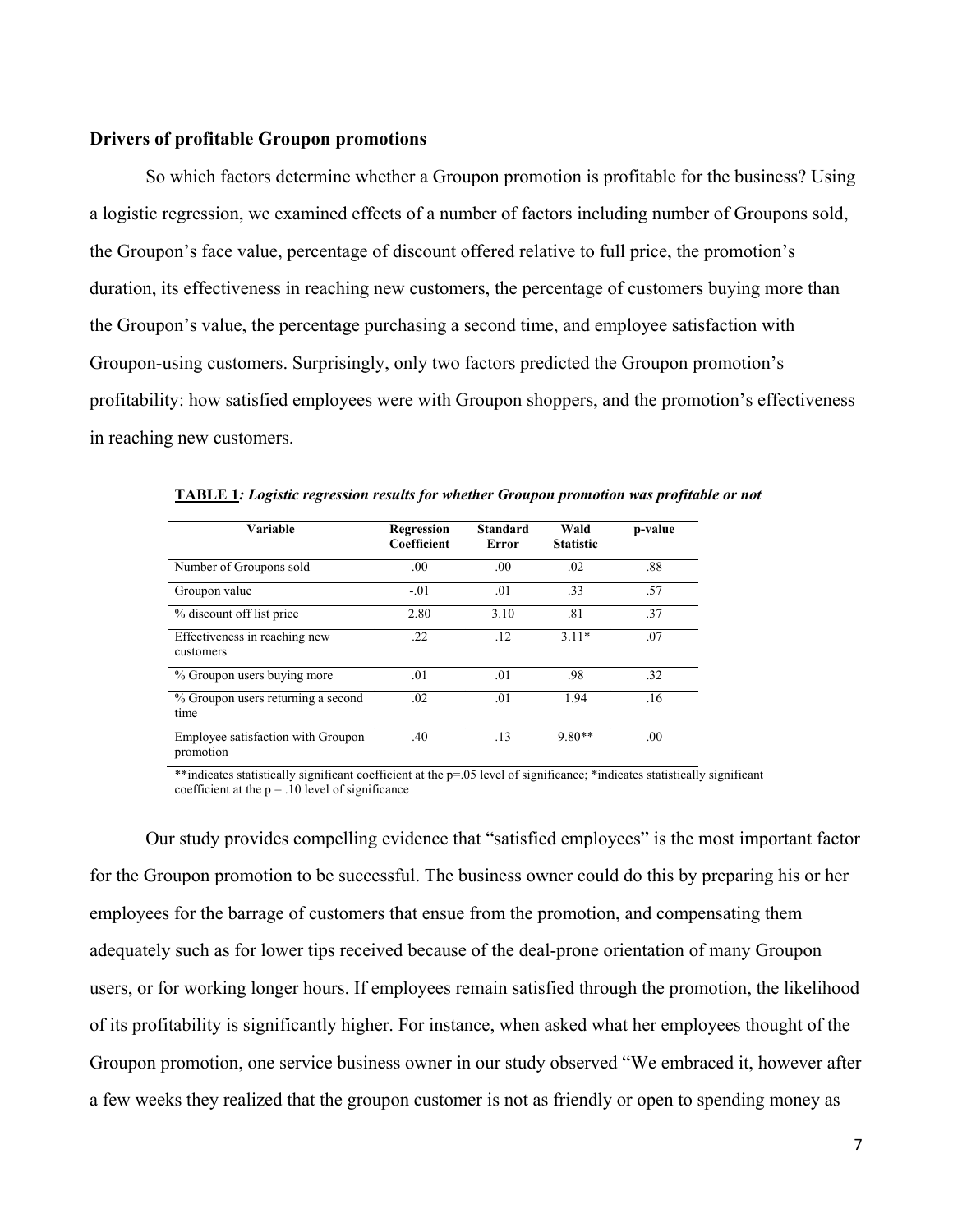the average customer", and another salon/ spa owner that suffered an unprofitable promotion wistfully noted "Because of the great discount and commission to Groupon our employees did not make any money. Besides, these Groupon customers did not tip as most customers do. We feel the Groupon purchasers will only buy for the discount and wait for another promotion and move on. Hopefully, some will return." In contrast, another spa business that enjoyed a successful Groupon promotion reported that "After the initial stress of the unexpected 'rush', everyone was very happy."

Additionally, because of the significant impact of effectiveness in reaching new customers, it appears that businesses for which the Groupon promotion does not cannibalize sales to existing customers may be the ones most likely to benefit from it. This is indicated by the marginally significant coefficient for "effectiveness in reaching new customers" in Table 1. One respondent's comment is insightful in this regard: "This is a useful tool for new businesses that need lots of visitors. However, for stores like ours that already have fantastic numbers, it brought down our overall profit margins and prevented us from having space for full-fared customers." It is noteworthy that none of the other promotion characteristics such as the Groupon's face value or percentage of discount offered, or its consequences such as percentage of repeat customers were significant in predicting whether the Groupon promotion was profitable.

#### **Drivers of number of Groupons sold**

Although the number of Groupons sold does not predict the promotion's profitability, with the goal of maximizing revenue, both Groupon and the featured business would want to sell as many Groupons as possible. Because the business cannot directly stipulate or control how many of its Groupons will get sold, we also conducted analysis to determine the predictors of number of Groupons sold, using the Groupon's face value, percentage discount received off list price, the promotion's duration, time since Groupon appeared in days, whether an upper limit was placed on number to be sold, and whether the business is a restaurant/ spa/ education business. In this analysis, we used the log of number of Groupons sold as the dependent variable to conform more closely to the normality assumptions of a multiple regression.

There were four significant predictors of number of Groupons sold. Duration of the promotion

8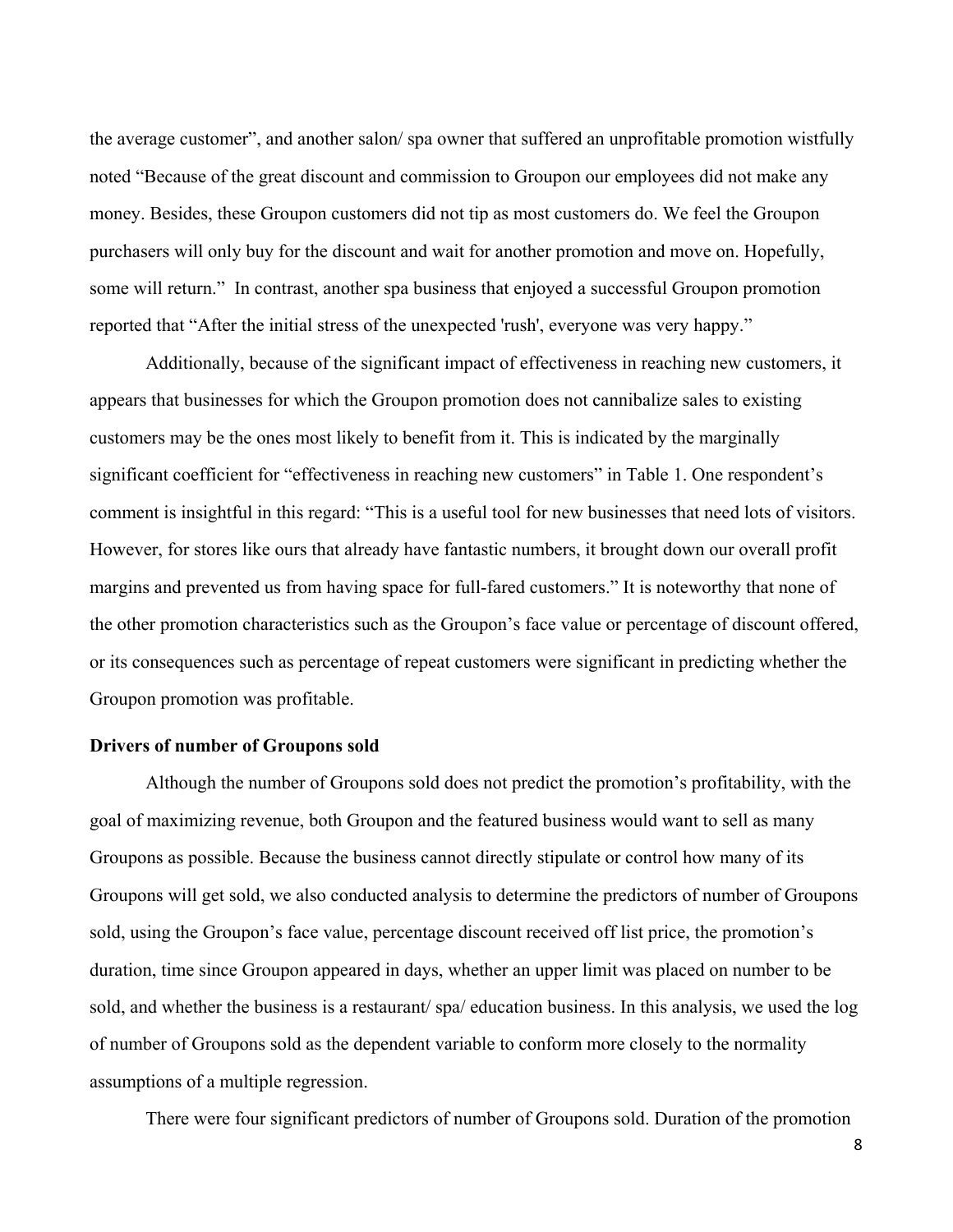was a positive predictor indicating that when the time allowed for redemption is longer, more Groupons get sold. This finding is in line with prior research on coupon redemptions<sup>[11](#page-8-0)</sup>. Surprisingly, time since the Groupon promotion was conducted turned out to be a negative predictor, indicating that the number of Groupons sold is decreasing over time in our sample after controlling for the other variables. This could be because as the firm adds new markets, it takes time for Groupon's popularity to increase in these markets. We are not able to control for market entry effects in this analysis because of relatively small sample sizes for most individual markets, and especially the new ones. Finally, both placing an upper limit on the number of Groupons sold and having a business that is a restaurant (as opposed to some other business) results in significantly more Groupons sold. In interpreting the former result, it is important to note that a limit on number of Groupons sold was placed only by 11% of businesses in our sample and the ones that did so placed relatively high limits, an average of 2,190.

| Variable                                              | Standardized<br><b>Regression</b><br>Coefficient | t-value   | p-value |  |
|-------------------------------------------------------|--------------------------------------------------|-----------|---------|--|
| Groupon value                                         | $-15$                                            | $-1.56$   | .12     |  |
| % discount off list price                             | .03                                              | .33       | .74     |  |
| Duration of promotion                                 | .14                                              | $1.67*$   | .09     |  |
| Time since Groupon appeared in<br>days                | $-29$                                            | $-3.46**$ | .00.    |  |
| Whether upper limit placed on $#$ of<br>Groupons sold | .18                                              | $2.35**$  | .02     |  |
| Whether restaurant is a business                      | .35                                              | $4.06**$  | .00     |  |
| Whether restaurant is a spa                           | .09                                              | .97       | .33     |  |
| Whether restaurant is an education<br>business        | $-.07$                                           | $-.80$    | .42     |  |

**TABLE 2***: Multiple regression results for number of Groupons solda*

<sup>a</sup>Dependent variable is natural logarithm of number of Groupons sold; \*\*indicates statistically significant coefficient at the  $p=0.05$  level of significance; \*indicates statistically significant coefficient at the  $p = .10$  level of significance

## **Willingness to run another Groupon promotion again in the future**

Which variables predict the likelihood of the business running another Groupon promotion in the future? To find out, we conducted another logistic regression, including number of Groupons sold, the Groupon's face value, percentage of discount offered relative to full price, the promotion's

<span id="page-8-0"></span><sup>&</sup>lt;sup>11</sup> Reibstein, David J., and Phillis A. Traver (1982), "Factors affecting coupon redemption rates," *Journal of Marketing*, 46(4), 102-113.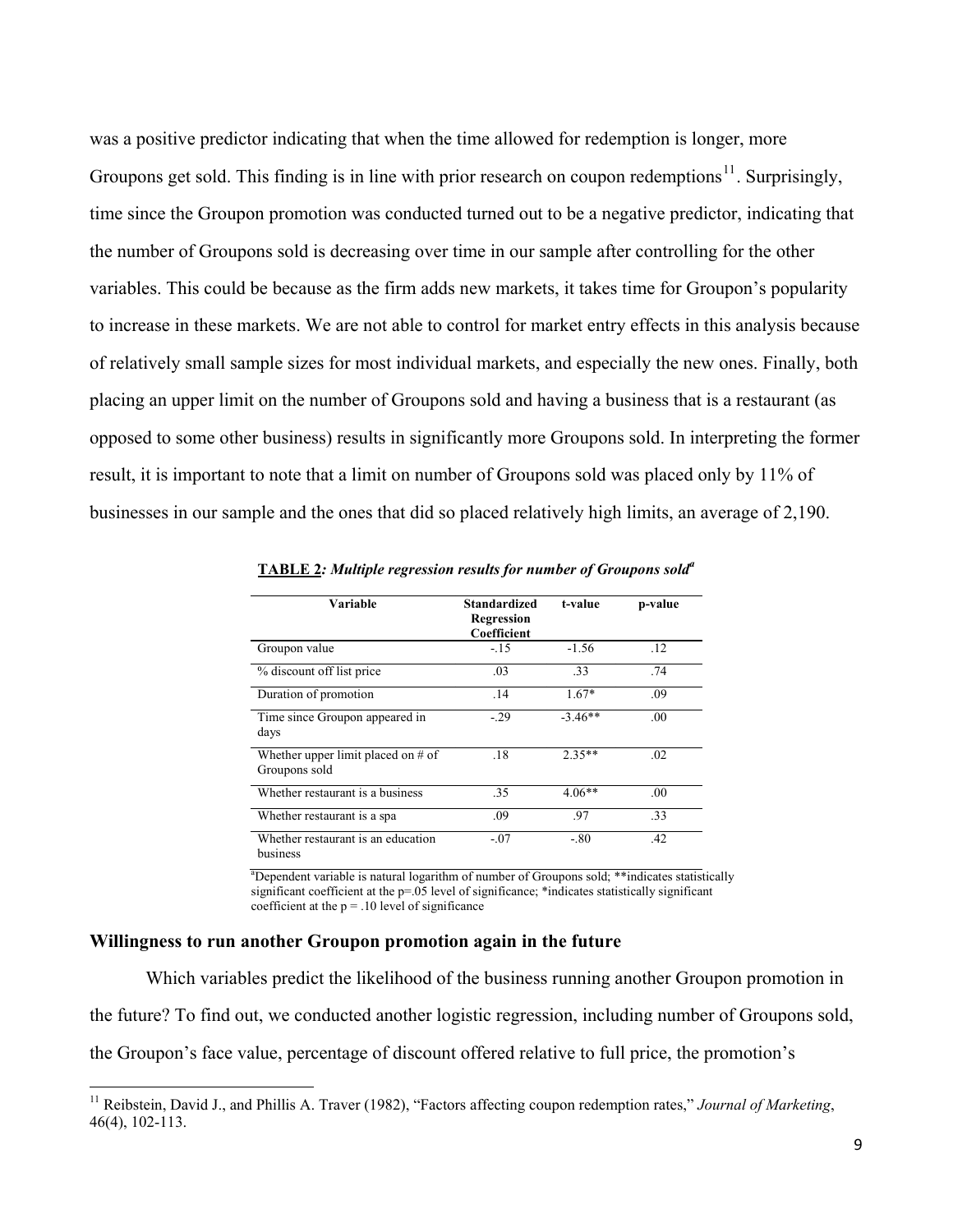duration, its effectiveness in reaching new customers, the percentage of customers buying more than the Groupon's value, the percentage purchasing a second time, and employee satisfaction with Groupon-using customers.

In this case, results revealed that three factors were significant predictors: effectiveness in reaching new customers, percentage of Groupon users buying more than its value during the visit, and employee satisfaction with the Groupon promotion. In addition to satisfied employees, it is crucial for the business to both reach new customers, and get Groupon users to purchase beyond the Groupon's value to justify a repeat promotion.

| Variable                                        | <b>Regression</b><br>Coefficient | <b>Standard</b><br>Error | Wald<br><b>Statistic</b> | p-value |
|-------------------------------------------------|----------------------------------|--------------------------|--------------------------|---------|
| Number of Groupons sold                         | .00.                             | .00                      | .36                      | .55     |
| Groupon value                                   | .02                              | .01                      | 1.52                     | .22     |
| % discount off list price                       | 3.17                             | 3.52                     | .81                      | 37      |
| Effectiveness in reaching new<br>customers      | .39                              | .14                      | $7.32**$                 | .01     |
| % Groupon users buying more                     | .02                              | .01                      | $5.91**$                 | .02     |
| % Groupon users returning a second<br>time      | .02                              | .01                      | 2.45                     | .12     |
| Employee satisfaction with Groupon<br>promotion | .42                              | .14                      | $9.29**$                 | .00     |

**TABLE 3***: Logistic regression results for whether business will run another Groupon promotion* 

\*\*indicates statistically significant coefficient at the p=.05 level of significance; \*indicates statistically significant coefficient at the  $p = .10$  level of significance

#### **Study Limitations**

To enable readers to interpret the results correctly, it is important to acknowledge this study's limitations. First, we note that the sample of businesses used in this study is a *convenience sample*. Since we did not have access to the full database of businesses offering Groupon promotions, a representative sample was beyond our reach. As such, we make no claim that our study's results reflect performance of the overall Groupon client base. We note, however, that our sample was diverse in its makeup, covering a range of U.S. cities and industries. Second, like any survey-based study, our results are susceptible to a *non-response bias*, i.e., the possibility that those who did not respond to our survey were systematically different from those that did participate. Nevertheless, we note that the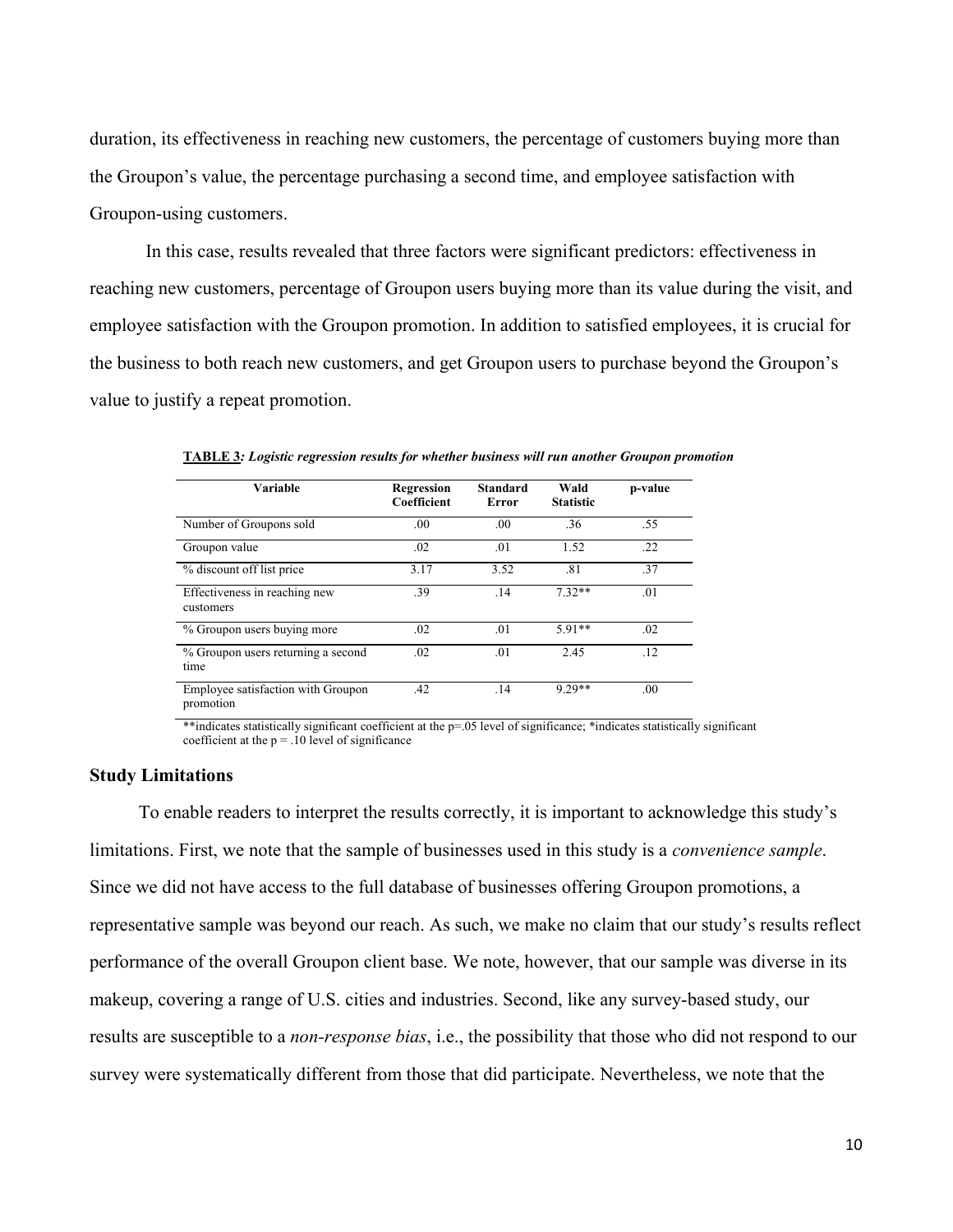41.7% response rate can be characterized as "healthy" and in line with published research<sup>[12](#page-10-0)</sup>. Third, we wish to point out that Groupon (and its competitors) are relatively new firms. Thus, while we focused on completed Groupon promotions, it can be argued that not enough time has elapsed for all the benefits of the social promotion such as repeat purchase by more of the Groupon users to have accrued to the businesses in the study. Although prior research has had difficulty finding long-term effects of price promotions beyond the shorter-term impacts such as the ones we studied,  $13$  examining perceptions of business owners after more time has elapsed post-promotion is likely to be useful and add to the findings regarding social promotions presented here.

## **Sustainability of the social promotion business model**

Despite the limitations noted above, there is evidence from this study that raises some concerns about the sustainability of social promotions as they currently exist. We believe these promotions are structured in such a way that they give too much value to consumers and not enough value to the small businesses than run them.

When we asked the businesses in our study whether they would run another Groupon promotion again, 42% of the respondents told us they would not do so. Even among those businesses that had profitable promotions, almost one in five indicated they would not run another Groupon promotion again (see Figure 1). There is widespread recognition among many business owners that social promotion users are not the relational customers that they had hoped for or the ones that are necessary for their business' long-term success. Instead, there is disillusionment with the extreme price sensitive nature and transactional orientation of these consumers among many study respondents. One respondent's observation is representative of this view: "Businesses need to consider that this class of consumers are [*sic*] bargain hunters. By nature they are frugal. An assumption that the Groupon consumer is going to fit certain predictions in behavior would be a mistake." Appendix 2 summarizes

<span id="page-10-0"></span><sup>&</sup>lt;sup>12</sup> Deutskens, Elisabeth, Ko de Ruyter, Martin Wetzels, and Paul Oosterveld (2004), "Response rate and response quality of internet-based surveys: An experimental study," *Marketing Letters*, 15(1), 21-36. For examples of published research with lower response rates, see O'Sullivan, Don and Andrew V. Abela (2007), "Marketing performance measurement ability and firm performance," *Journal of Marketing*, 71(April), 79-93; or Palmatier, Robert W. (2008), "Interfirm relational drivers of

<span id="page-10-1"></span><sup>&</sup>lt;sup>13</sup> See for example, Pauwels, Koen, Dominique M. Hanssens, and S. Siddharth (2002), "The long-term effects of price promotions on category incidence, brand choice, and purchase quantity," Journal of Marketing Research, 39(4), 421-439.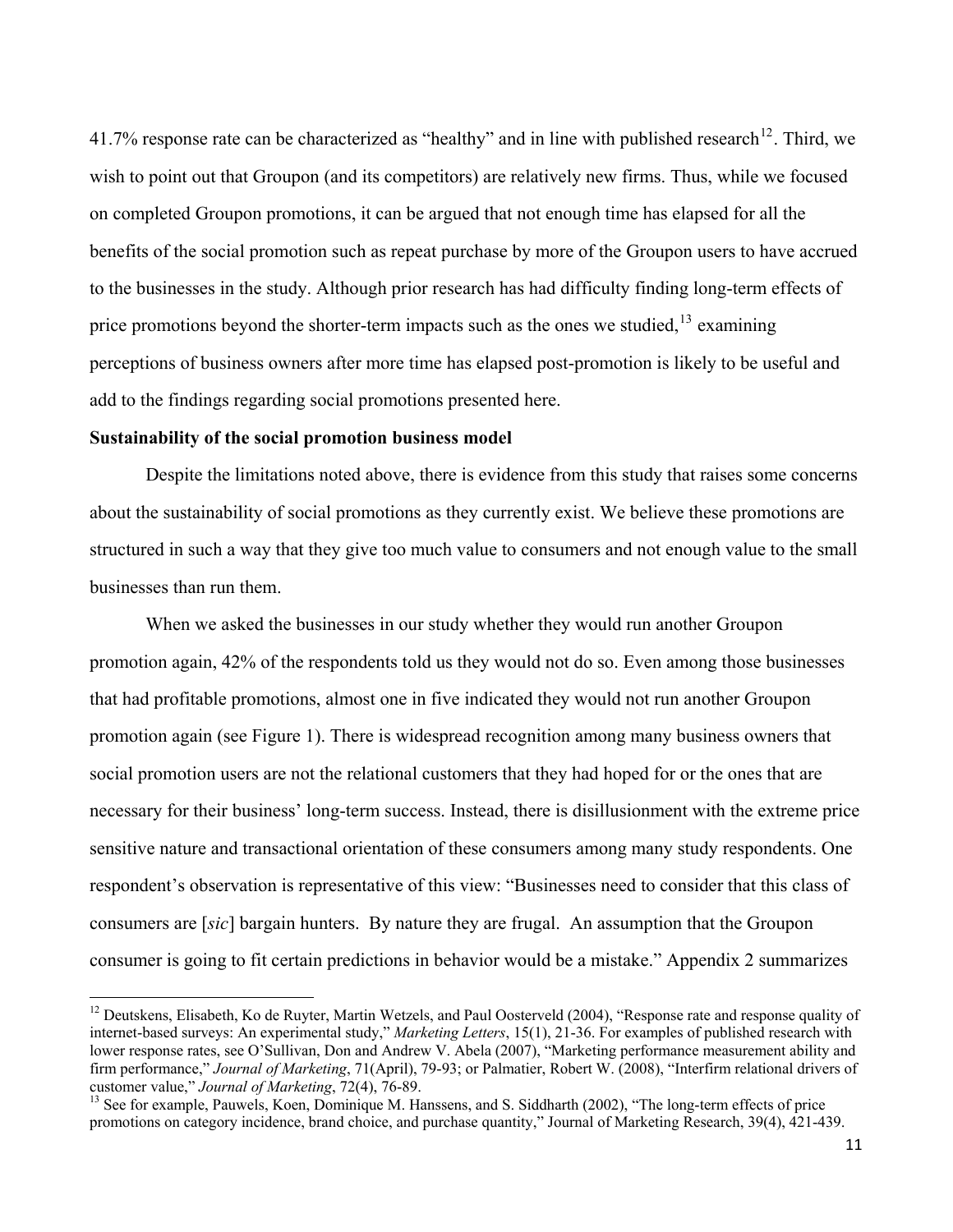some of the critical comments provided by our study's respondents.

Furthermore, based on our study's responses, the news for Groupon's competitors appears to be decidedly bleak. Although we did not ask this directly, many of our respondents volunteered their opinions regarding competing social promotion sites. These respondents largely indicated annoyance at the barrage of calls they receive from these competitors on a daily basis, and most reported a lack of success when using them to offer a promotion. Phrases such as "rip off", "imitators", "ineffective", were employed, and respondents told us that the competitors "never proved anywhere near the results that Groupon did", and that "Groupon will beat out the competition, it is still the 'Kleenex' of the business model." One respondent who had had a successful Groupon promotion told us "I worked with another company shortly after my Groupon promotion and have to say that Groupon was 75% more effective in coupon sales, bringing in new customers and with their organization of coupons sold." In contrast, few respondents had positive things to say about other social promotion sites. We also note that many of the other sites are much less transparent than Groupon is in revealing how many promotions they have sold.

Amidst the recent media frenzy regarding social promotions and the rapid multiplying of sites offering them, our results indicate a need for caution. Although the majority of Groupon users are satisfied and intend to run another Groupon promotion, an industry in which two in five customers are hesitant after a first purchase, and where the customer base is a relatively limited pool of small businesses with strongly interconnected social networks that could quickly spread news of dissatisfactory results, may need to modify its overall strategy. One of our respondents' comments sums up the crux of this problem: "While I feel that [*sic*] was important for our business to determine whether or not social buying could be helpful, the experiment was a failure. It certainly did increase the number of guests coming into the restaurant, but the increase in revenue was nothing compared to the increase in cost of goods/labor. If we had seen even a moderate number of guests returning, I think we could have said the promotion was a success, but the number has been extremely low."

So what should Groupon and its competitors do to address some of these problems? Several avenues seem feasible to us and are worth exploring further. First, social promotions could be

12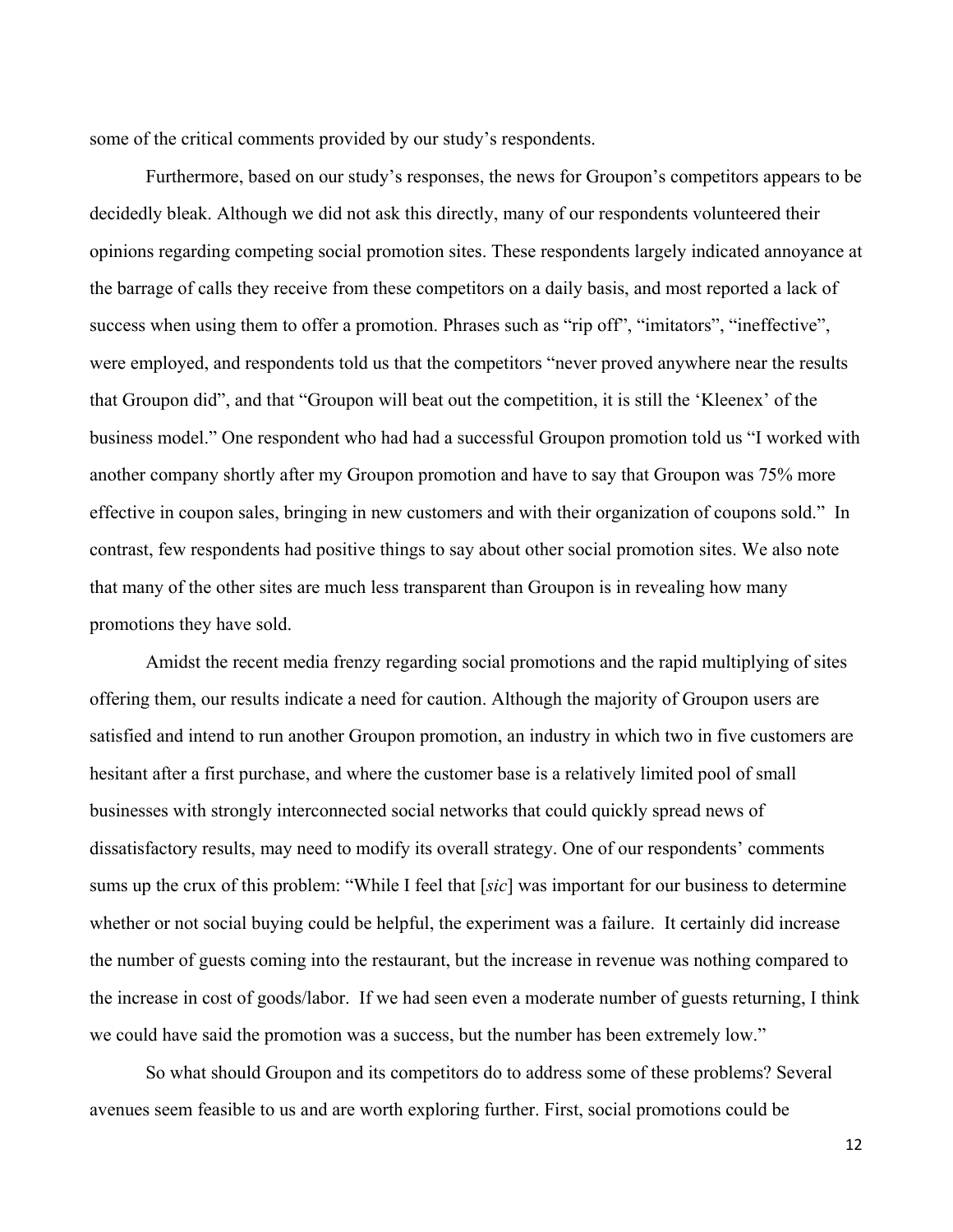structured so that relational behaviors of consumers are rewarded instead of transactional ones. For example, instead of offering \$60 worth of food for \$30, a sushi restaurant could offer \$20 worth of food for \$10 on each of the consumer's next three visits. Social psychologists have shown that repetitive behavior leads to the formation of habits that are remarkably durable  $14$ , and social promotions, just like other incentives, may be effective in inculcating habits, if designed appropriately. Second, rather than promoting the total purchase amount during a visit, a specific item could be promoted. Instead of offering a discount on the consumer's total bill, for example, such as \$75 worth of services for \$35, a spa could offer \$10 off for a facial, another \$10 off for a pedicure and \$15 off for a massage, during a single or multiple visits. Social promotions should offer the small business a good opportunity to cross-sell its products and services to customers and increase the amount of the total bill, a strategy that prior research on promotions has found to be successful<sup>[15](#page-12-1)</sup>. Third, the promoted items should be chosen judiciously so that the business is able to use unutilized capacity or sell unpopular items through the promotion. A yoga studio might offer classes on a weekday afternoon, for example, but not on weekends, or an apparel store might promote middle- or end-of-season lines but not the newest arrivals. Such an approach would have the added benefit of insulating the business from cannibalizing full-price sales to its existing base of customers. We note that each one of these suggestions concurrently entails reducing the attractiveness of social promotions to deal-chasing, pricesensitive, disloyal consumers that are not appealing to the businesses anyway; however, they are also likely to reduce the attractiveness of the promotions for others.

To conclude, we believe that because of their many alluring features and broad-based consumer appeal, social promotions offer a potentially compelling business model; however, for longer-term success and sustainability, this industry will likely have to design promotions that better align the deals offered to end consumers with the benefits accruing to the small businesses that offer them.

<span id="page-12-0"></span><sup>&</sup>lt;sup>14</sup> Ouellette, Judith A. and Wendy Wood (1998), "Habit and Intention in Everyday Life: The Multiple Processes by Which Past Behavior Predicts Future Behavior," *Psychological Bulletin*, 124(1), 54-74; and Aarts, Henk and Ap Dijksterhuis (2000), "Habits as Knowledge Structures: Automaticity in Goal-Directed Behavior," *Journal of Personality and Social Psychology*, 78(1), 53-63.<br><sup>15</sup> See for example, Kamakura, Wagner A., Bruce S. Kossar, and Michel Wedel (2004), "Identifying Innovators for the

<span id="page-12-1"></span>Cross-Selling of New Products," *Management Science*, 50(8), 1120-1133; and Raghubir, Priya, J. Jeffrey Inman, and Hans Grande (2004), "The Three Faces of Price Promotions," *California Management Review*, 46(Summer), 23-42.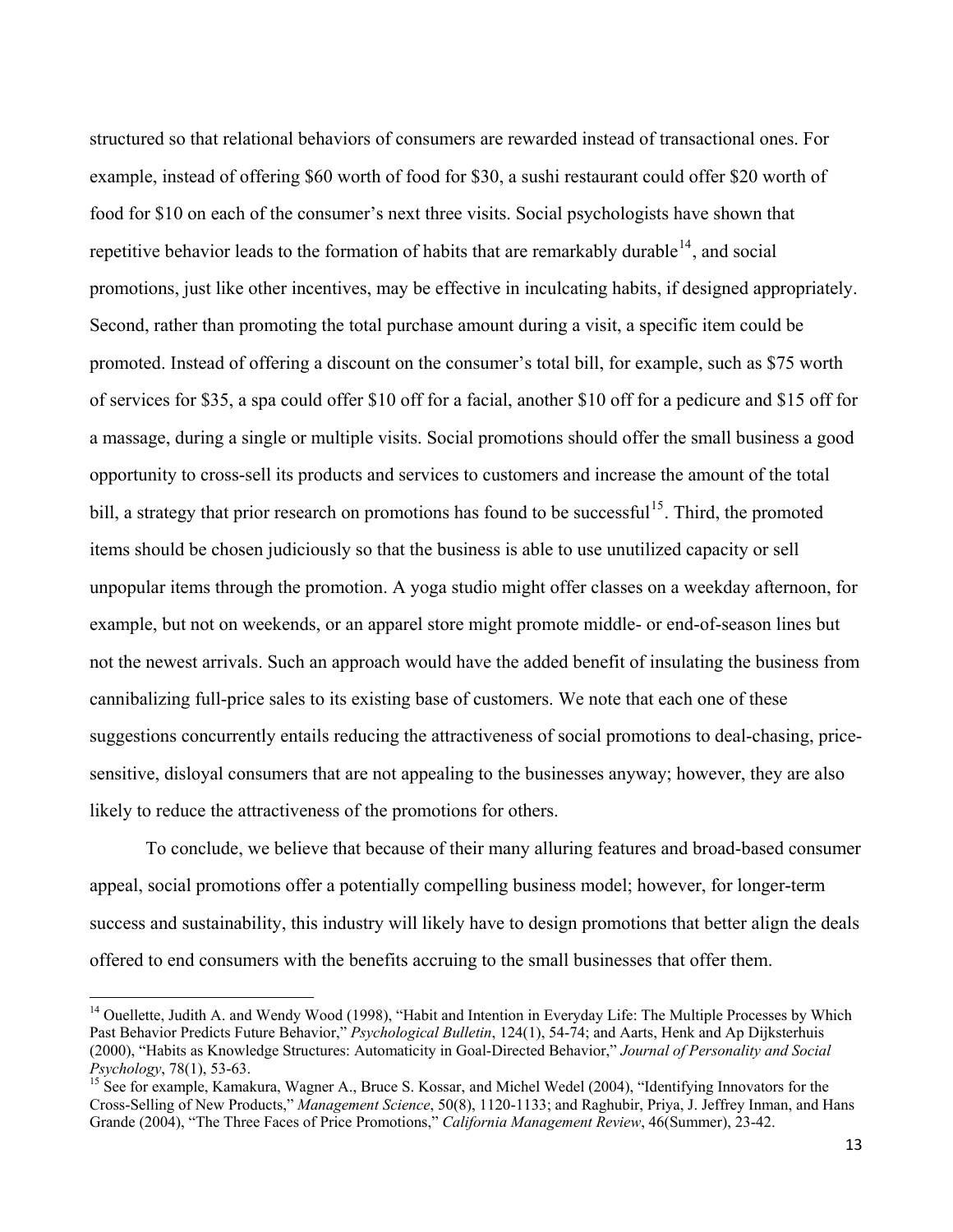# **Appendix 1. Positive comments by respondents regarding Groupon promotions**

- x "Good program. Lot's [*sic*] of exposure. Good deals." Health club, Northeastern US.
- "Thought it worked well in bringing customers...Great results for a one day promotion." Tourism business, Western US.
- x "[The employees] Enjoyed it. More work. More hours." Service business, Northeastern US.
- x "When I did groupon they were only in [city redacted to maintain respondent anonymity] for 1 month and I sold [redacted]. It worked at quite well with that number. I had several repeat guests and 2 massage and facial club memberships from them." – Salon/ Spa, Western US
- "Right now we think it's great because of the cash flow it creates. However we don't know the long term effects are of offering our service a [*sic*] such a reduced rate." – Tourism, Northeastern US.
- "Very low customer acquisition cost, relatively easy to on-board customers (although less informed about our business than other channels)." - Food Business, Location withheld.
- "We sold [redacted to maintain respondent anonymity]....received lots of exposure" Restaurant, Western US.
- "Groupon is wonderful because it was so many followers. We have been solicited by many other social networking sites but Groupon is truly the most popular and effective. We all use Groupon personally, and so it was great to be featured on there. It definitely spread our name to a whole new market who may have not heard of us otherwise and really did help us to expand our business." – Food business, Eastern US.
- x "Very good offer. Easy to redeem through our point of sale system." Automotive services, Western US.
- "[Employees] like the promotion because it drives new guests in, creates top of mind exposure for the restaurant and also increases word of mouth marketing for a brand that spends very little on advertising." – Restaurant, Southern US.
- x "They are a great company to work with. A very pleasurable experience." Restaurant, Southern US.
- "Groupon is the best way to increase your small businesses market share, or create brand awareness. It is amazing." – Tourism business, Southern US.
- "Loved it! Great way to bring in new customers. Very cost-effective way to do marketing." Food business, Southern US.
- x "It's a wonderful business model. I would need to get a slighly [*sic*] higher percentage of the groupon to do it again." – Retail store, Southern US.
- x "It was a good way to bring a lot of people through the door." Education business, Southern US.
- "excellent idea... we're very happy with Groupon." Salon/spa, Southern US.
- x "It was challenging to get through the Groupon promotion but we came out ahead at the end of the 6 mo redemption period." – Food business, Southern US.
- "We loved it and we have been asked to do another one but have decided to sign with Groupon exclusively for [redacted to maintain respondent anonymity] a year!... What a wonderful way to bring almost 2000 new clients to our door." – Spa/ salon, Southern US.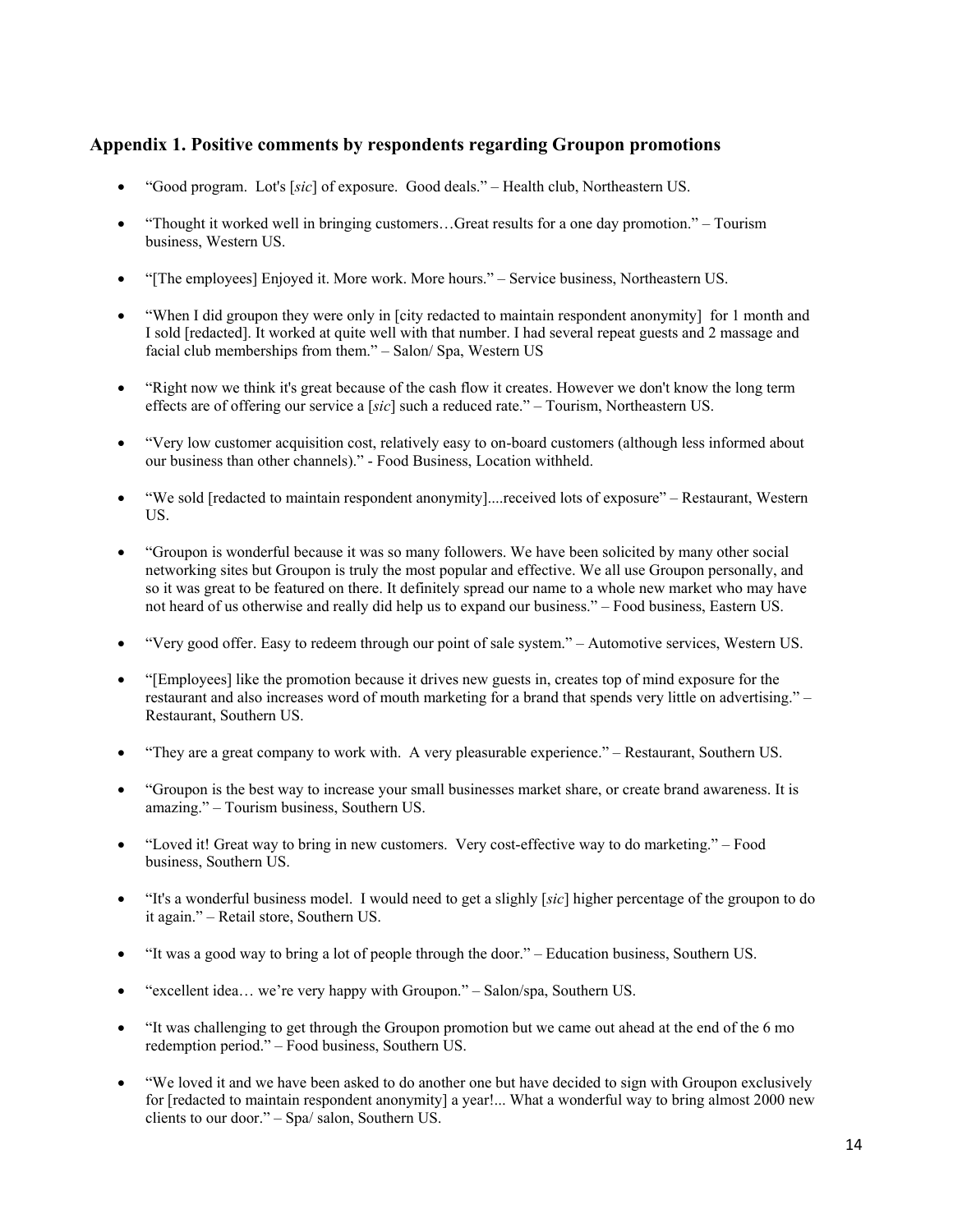- "While our Spa has been in business for [redacted to maintain respondent anonymity] years, and in the same location all that time, it was amazing how many Groupon clients did not know we were there. From a business visibility standpoint it was very beneficial to us." - Spa/ salon, Southern US.
- x "They [the employees] loved the increase of business and the servers were very pleased with the extra tips." – Restaurant, Southern US.
- "Happy for increased traffic." Restaurant, Western US.
- "Groupon created a buzz for us and we were still getting calls even after the Groupon ran from [redacted] who wanted to sign-up for [redacted to maintain respondent anonymity]." – Education services, Southern US.
- "It is a great idea, but a restriction on the number of groupons that can be purchased would be advisable." Restaurant, Southwestern US.
- "I think it's brilliant. Quick influx of cash. Great visibility for our business created amazing traffic to the site the day we were featured. It's a great new client acquisition tool." – Service business, Northeastern US.
- "Groupon worked very well for us. It was a nice mix of existing customers and new customers who purchased. Existing customers tended to be very appreciative and slightly apologetic about buying; many used them to make much bigger purchases than their average. We've gained a few new, loyal customers because of Groupon as well. We're in a residential neighborhood without much adjacent retail, so we're relatively hidden to the larger metro area. Groupon has certainly increased our visibility. And unlike other advertising where there is a probability of impression to action, Groupon removes much of the probability and provides a measurable and tangible result. In other words, there's no guessing game as to whether your advertising dollars are well spent." – Retail store, Midwestern US.
- "The Groupon staff was very easy to work with. I am very happy with the execution and the results." Restaurant, Western US.
- "i hope my competitors dont do it. to keep my edge on the market." Restaurant, Northeastern US.
- "We felt it really brought our product [redacted to maintain respondent anonymity] to a new, younger audience which was great." – Tourism business, Midwestern US.
- "They (the employees) thought it was a great way to introduce or re-introduce customers to the business. We took the approach that each person who presented a Groupon was a first time customer and gave them extra attention." – Restaurant, Western US.
- x "Very good for our business. We all succeed when the store succeeds." Retail store, Midwestern US.
- x "they (the employees) thought that it was a positive experience based on the fact that it drove additional business." – Restaurant, Midwestern US.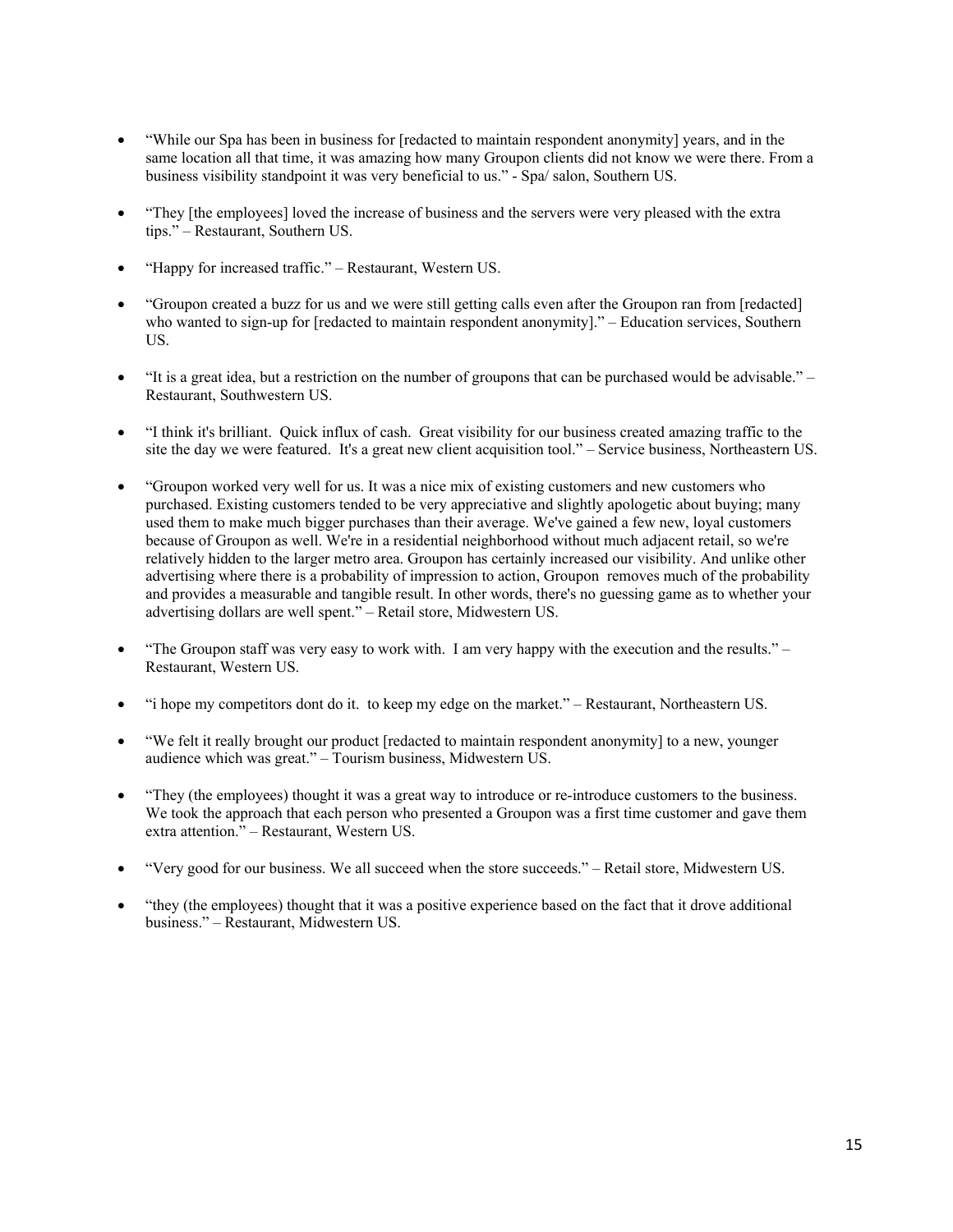# **Appendix 2. Critical comments by respondents regarding Groupon users**

- "Many of the groupon user [*sic*] used it for only the value of the coupon (in our case \$50) and nothing more. The return business has been non-existent. It was very harmful to our bottom line during the months we ran it. We still get people coming in to redeem their groupon even though the promo has been over for 4 months, and they are very upset they cannot get the full discount." – Restaurant, Midwestern US.
- x "Great to see new faces, however, several customers did not realize that the coupon does not include gratuity, and only tipped on any amount over value. This upset some of our servers." – Restaurant, Southwestern US.
- x "The customers who try to take advantage of getting a discount.. but guess that's human nature. Occasional complaints from customers towards the business that were more groupon related. with the huge number of purchases there's really no good way to ensure people aren't printing their coupon multiple times. think they should have less than a year to redeem groupon- maybe 6 months"- Restaurant, Midwestern US
- "the groupon clients try to swindle you out of more savings. most of them are cheap-skates." Salon, Western US
- "The only downsides to Groupon are you never see of the guests return because they are bargain shoppers, it can create a wait that negatively influences full-paying guests and it it is difficult to track/redeem." – Restaurant, Southern US
- "Customers constantly printed the same coupon... or copied one coupon over and over and tried to use them after the original was redeemed. Our staff had to create an online monitoring web page to prevent multiple uses" – Restaurant, Southern US
- "The types of customers that were attracted were not here to genuinely try our restaurant. Instead, they were here to get a deal. They knew they were getting a deal and that was the only reason they came….Towards the end of the groupons, we also had many people in the restaurant taking up valuable table space and ordering the bare minimum for their value. And, it then became these people who leave negative reviews on our yelp/citysearch pages." – Restaurant, Midwestern US
- "Customers seem to be predisposed to the belief that someone is out to screw them. We gave them the exact same value, however, they were looking for the 'gimmick'. This required more of our time in booking [*redacted to maintain respondent identity*] than would be so with a non-groupon customer." – Business, Southern US
- "People that but these discount coupons tend to be demanding and appear to only want the discount rather than a relationship with the business they buy from." – Salon/ spa, Southern US.
- "The consumers were cheap." Restaurant, Western US.
- "The initial week can be overwhelming, and Groupon customers sometimes demanding." Specialty Food store, Northeastern US
- "clearly a value oriented customer some of whom tried to combine their offer with other promotions even though we were clear that you could not... in general, not a good fit with our core customer" – Retailer, Southern US
- "waiters were frustrated by low sales  $\&$  low tips since guests didn't tip on the full amount." Restaurant, Western US.
- "Most of the customers had never heard of our business before and were coming for the treatment based solely on the deep discount of the service. They also did not feel as though it was necessary to tip the